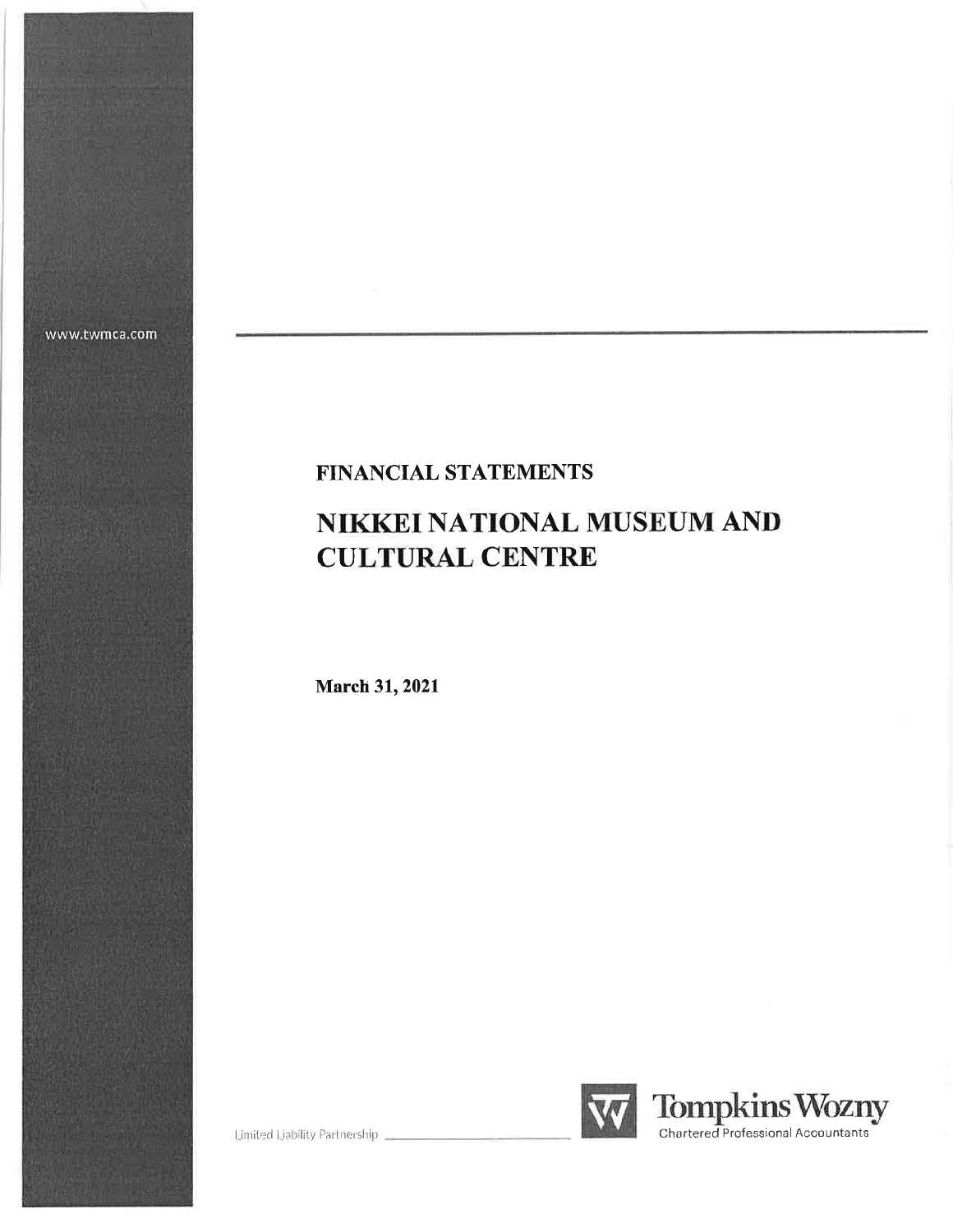#### INDEPENDENT AUDITOR'S REPORT

#### To the Members of Nikkel National Museum and Cultural Centre

#### Qualifted Opinion

We have audited the financial statements of Nikkei National Museum and Cultural Centre (the "Society"), which comprise the statement of financial position as at March 31, 2021, and the statements of operations and changes in fund balances and cash flows for the year then ended, and notes to the financial statements, including a summary of significant accounting policies.

In our opinion, except for the possible effects of the matter described in the Basis for Qualified Opinion section of the report, the accompanying financial statements present fairly, in all material respects, the financial position of the Society as at March 31, 2021, and the results of its operations and its cash flows for the year then ended in accordance with Canadian accounting standards for not-for' profit organizations.

#### <sup>B</sup>asis for Qualified Opinion

In common with many not-for-profit organizations, the Society derives revenne from donations, fundraising and special events, the completoness of which is not susceptible to satisfactory audit verification. Accordingly, verification of these revenues was limited to the amounts recorded in the records of the Society Therefore, we were not able to determine whether any adjustrnents might be necessary to donations, fundraising and special events revenue, excess of revenues over expenses, and cash flows from operations for the years ended March 31, 2021 and 2020, current assets as at March 31, 2021 and 2020, and fund balances as at April 1 and March 31 for both the 2021 and 2020 years. Our audit opinion on the financial statements for the year ending March 31, 2020 was modified accordingly because the possible effeots of this limitation in scope.

We conducted our audit in accordance with Canadian generally accepted auditing standards. Our responsibilities under those standards are further described in the Auditor's Responsibilities for the Audit of the Financial Statements section of our report. We are independent of the Society in accordance with the ethical requirements that are relevant to our audits of the financial statements in Canada, and we have fulfilled our other ethical responsibilities in accordance with these requirements. We believe that the audit evidence we have obtained is sufficient and appropriate to provide a basis for our qualified audit opinion'

#### Responsibilities of Management and Those Charged with Governance for the Financial Statements

Management is responsible for the preparation and fair presentation of the financial statements in accordance with Canadian accounting standards for not-for-profit organizations, and for such internal control as management determines is necessary to enable the preparation of financial statements that are free from material misstatement, whether due to fraud or error.

In preparing the financial statements, management is responsible for assessing the Society's ability to continue as a going concem, disclosing, as applicable, matters related to going concern and using the going concern basis of accounting unless management either intends to liquidate the Society or to cease operations, or has no realistic alternative but to do so.

Those charged with govemance are responsible for overseeing the Society's financial reporting process.

#### Auditor's Responsibilities for the Audit of the Financial Statements

Our objectives are to obtain reasonable assurance about whether the financial statements as a whole are free from material misstatement, whether due to fraud or error, and to issue an auditor's report that includes our opinion. Reasonable assurance is a high level of assurance, but is not a guarantee that an audit conducted in accordance with Canadian generally accepted auditing standards will always detect a material misstatement when it exists. Misstatements can arise from fraud or error and are considered material if, individually or in the aggregate, they could reasonably be expected to influence the economic decisions of users taken on the basis of these financial statements. As part of an audit in accordance with Canadian generally accepted auditing standards, we exercise professional judgment and maintain professional skepticism throughout the audit. We also:

• Identify and assess the risks of material misstatement of the financial statements, whether due to fraud or error, design and perform audit procedures responsive to those risks, and obtain audit evidence that is sufficient and appropriate to provide a basis for our opinion, the risk of not detecting a material misstatement resulting from fraud is higher than for one resulting from error, as fraud may involve collusion, forgery, intentional omissions, misrepresentations, or the override of intemal control.

r Obtain an understanding of internal control relevant to the audit in order to design audit procedures that are appropriate in the circumstances, but not for the purpose ofexpressing an opinion on the effectiveness ofthe Society's intemal control.

o Evaluate the appropriateness of accounting policies used and the reasonableness of accounting estimates and related disclosures made by management.



 $\mathbf{I}$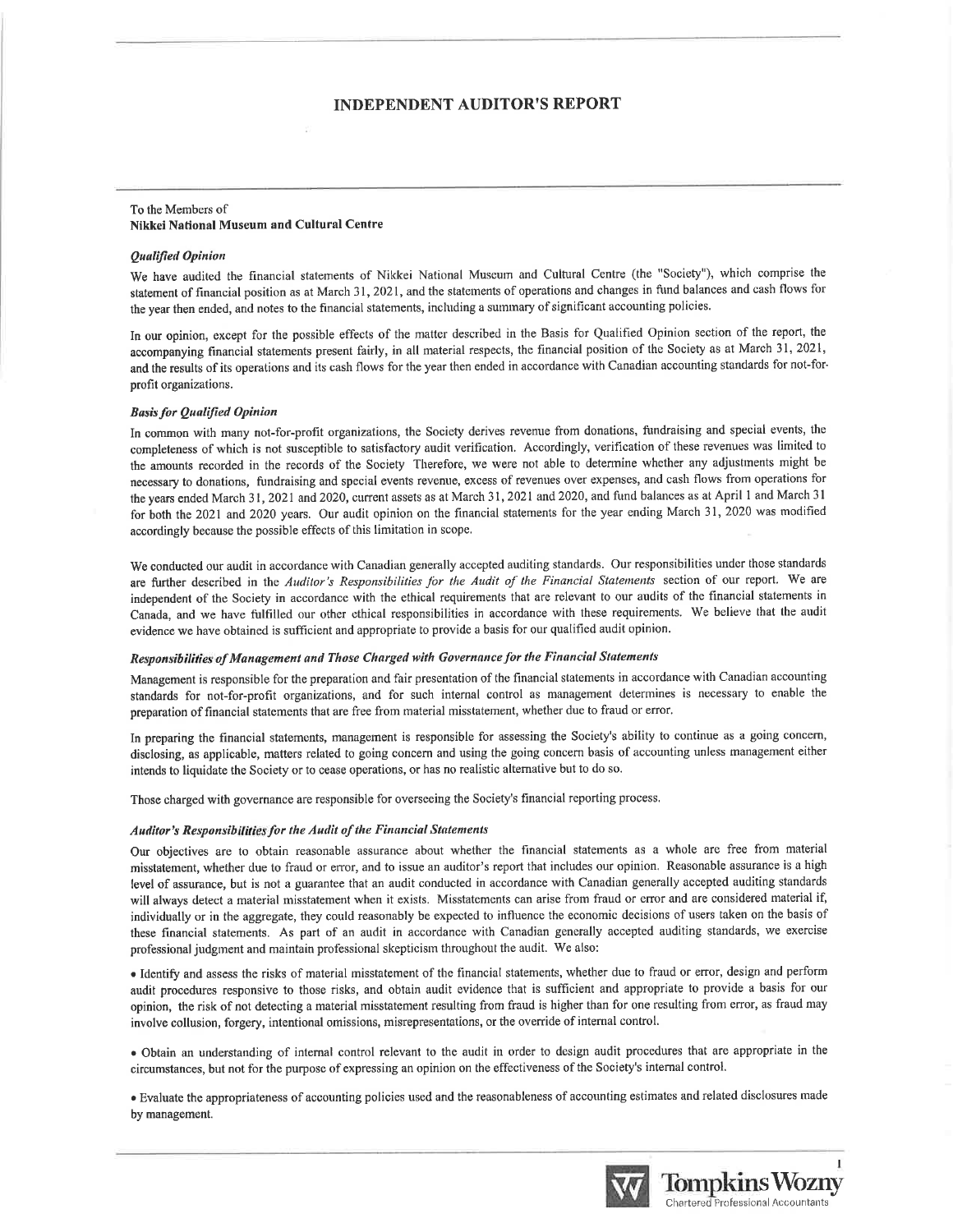#### INDEPENDENT AUDITOR'S REPORT

r Conclude on the appropriateness of management's use of the going concern basis of accounting and based on the audit evidence obtained, whether a material uncertainty exists related to events or conditions that may cast significant doubt on the Society's ability to continue as a going concern. If we conclude that a material uncertainty exists, we are required to draw attention in our auditor's report to the related disclosures in the financial statements or, if such disclosures are inadequate, to modify our opinion. Our conclusions are based on the audit evidence obtained up to the date of our auditor's report. However, future events or conditions may cause the Society to cease to continue as a going concem.

r Evaluate the overall presentation, structure and content of the financial statements, including the disclosures, and whether the financial statements represent the underlying transactions and events in a manner that achieves fair presentation.

We communicate with those charged with govemance regarding, among other matters, the planned scope and timing of the audit and significant audit findings, including any significant deficiencies in internal control that we identify during our audit.

#### Report on Other Legal and Regulatory Requirements

As required by the British Columbia Societies Act, we report that the accounting principles used in these financial statements have been applied on a basis consistent with that of the preceding year.

Jomphine Wogny

Vancouver, Canada<br>June 29, 2021

Chartered Professional Accountants

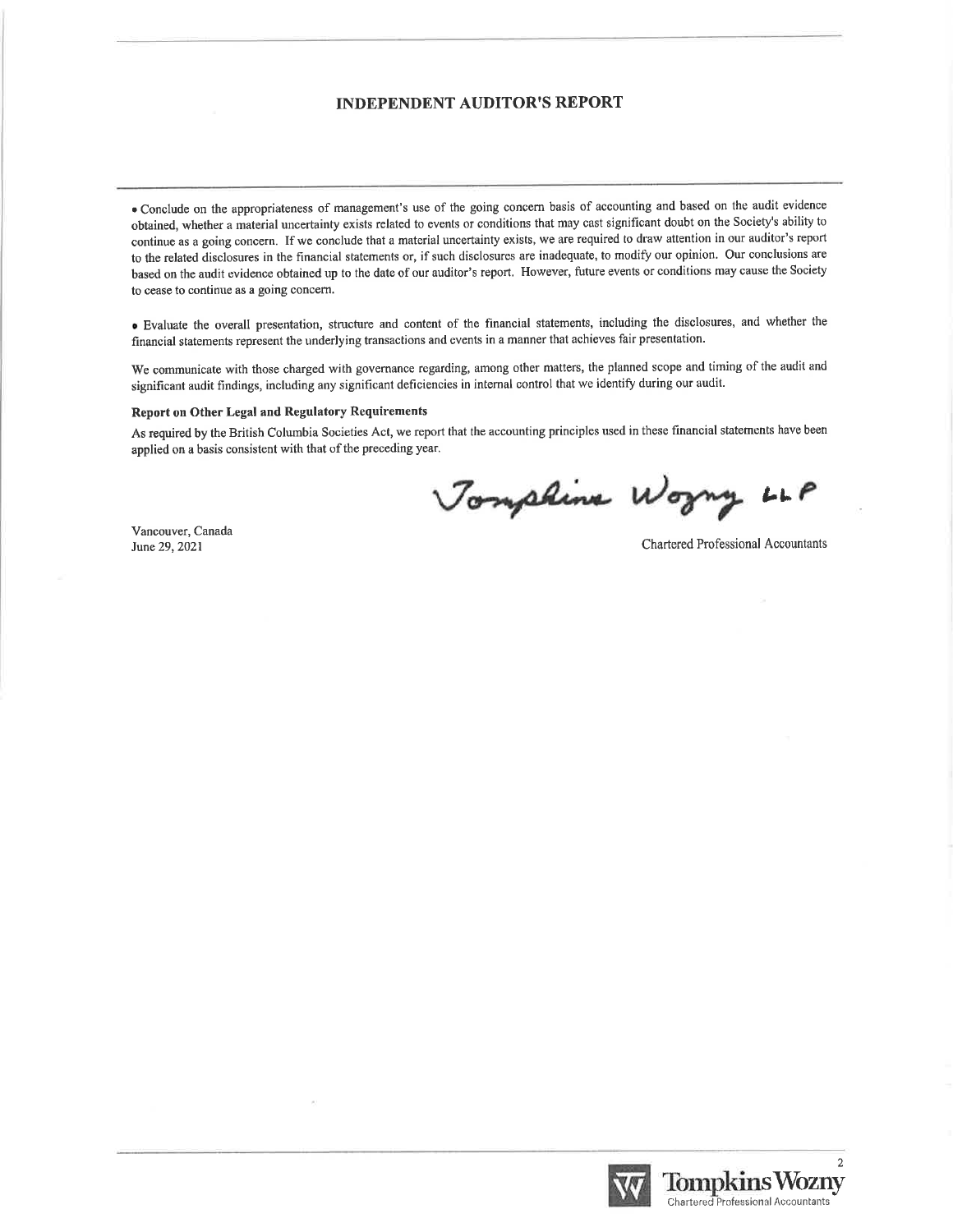## STATEMENT OF FINANCIAL POSITION

As at March 31

|                                                                       | 2021                   |                      | 2020      |              |
|-----------------------------------------------------------------------|------------------------|----------------------|-----------|--------------|
|                                                                       | <b>Restricted Fund</b> |                      |           |              |
|                                                                       | <b>Society</b>         | <b>Capital Asset</b> |           |              |
|                                                                       | <b>Fund</b>            | <b>Fund</b>          | Total     | <b>Total</b> |
|                                                                       | \$                     | S                    | \$        | S            |
| <b>ASSETS</b>                                                         |                        |                      |           |              |
| <b>Current</b>                                                        |                        |                      |           |              |
| Cash                                                                  | 555,806                |                      | 555,806   | 391,633      |
| Investment - Repairs & Maintenance Fund [note 3]                      | 174,563                |                      | 174,563   | 161,072      |
| Accounts receivable [note 4]                                          | 182,732                |                      | 182,732   | 4,350        |
| Inventory                                                             | 32,113                 |                      | 32,113    | 36,304       |
| Prepaid expenses                                                      | 19,721                 |                      | 19,721    | 25,837       |
| Due from Nikkei Place                                                 |                        |                      |           |              |
| Foundation [note $5(a)$ ]                                             | 20,901                 |                      | 20,901    | 9,355        |
| <b>Total current assets</b>                                           | 985,836                |                      | 985,836   | 628,551      |
| Property and equipment [note $6(i)$ ]                                 |                        | 4,227,644            | 4,227,644 | 4,375,654    |
| Intangible asset $ note~6(ii) $                                       |                        | 161,694              | 161,694   | 109,931      |
| Collections, at nominal value                                         |                        | 1                    | 1         |              |
|                                                                       | 985,836                | 4,389,339            | 5,375,175 | 5,114,137    |
| <b>LIABILITIES AND FUND BALANCES (DEFICIENCY)</b>                     |                        |                      |           |              |
| <b>Current liabilities</b>                                            |                        |                      |           |              |
| Current portion of bank loan [note 7]                                 | 15,823                 |                      | 15,823    | 13,421       |
| Accounts payable and accruals [note 8]                                | 128,925                |                      | 128,925   | 118,145      |
| Deferred revenue - grants                                             | 284,017                |                      | 284,017   | 235,189      |
| - donations [note 10]                                                 | 38,243                 |                      | 38,243    | 38,805       |
| - other                                                               | 21,445                 |                      | 21,445    | 44,622       |
| Deferred contributions - Repairs & Maintenance Fund <i>[note 12</i> ] | 168,576                |                      | 168,576   | 158,576      |
| Due to Nikkei Place                                                   |                        |                      |           |              |
| Foundation [note $5(a)$ ]                                             | 1,755                  |                      | 1,755     | 14,551       |
| Interfund payable (receivable), no specific terms                     | 156                    | (156)                |           |              |
| <b>Total current liabilities</b>                                      | 658,940                | (156)                | 658,784   | 623,309      |
| Canada Emergency Business Account loan [note 15]                      | 40,000                 |                      | 40,000    |              |
| Bank loan /note 7]                                                    | 240,349                |                      | 240,349   | 258,175      |
| <b>Total liabilities</b>                                              | 939,289                | (156)                | 939,133   | 881,484      |
| <b>Fund balances (deficiency)</b>                                     |                        |                      |           |              |
| Invested in capital assets                                            |                        | 4,389,495            | 4,389,495 | 4,475,775    |
| Unrestricted (deficiency)                                             | 46,547                 |                      | 46,547    | (243, 122)   |
| <b>Total fund balances (deficiency)</b>                               | 46,547                 | 4,389,495            | 4,436,042 | 4,232,653    |
|                                                                       | 985,836                | 4,389,339            | 5,375,175 | 5,114,137    |

Endowment Funds [note 9J COVID-I9 [note 16] Contingency [note 17J

See accompanying notes to the financial statements

Approved by:

Director

**Director** 

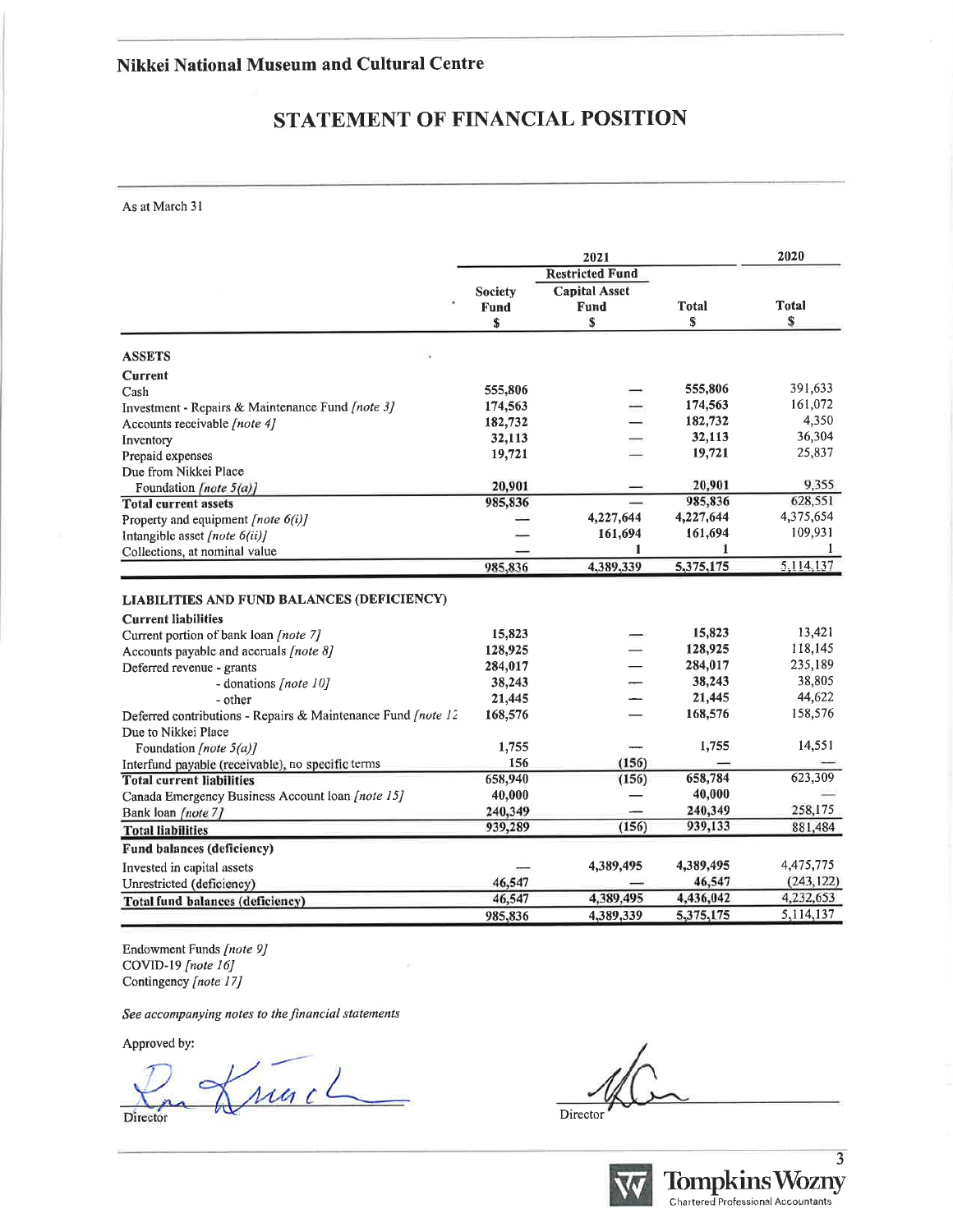## STATEMENT OF OPERATIONS AND CHANGES IN FUND BALANCES

Year ended March 31

|                                                  |            | 2021                   |              | 2020         |
|--------------------------------------------------|------------|------------------------|--------------|--------------|
|                                                  |            | <b>Restricted Fund</b> |              |              |
|                                                  | Society    | <b>Capital Asset</b>   |              |              |
|                                                  | Fund       | <b>Fund</b>            | <b>Total</b> | <b>Total</b> |
|                                                  | S          | \$                     | \$           | \$           |
|                                                  |            |                        |              |              |
| <b>REVENUE</b>                                   |            |                        |              |              |
| Rental [note $5(a)$ ]                            | 163,624    |                        | 163,624      | 364,274      |
| Grants [note 11]                                 | 569,215    | 69,543                 | 638,758      | 553,517      |
| Donations - cash                                 | 303,726    |                        | 303,726      | 748,438      |
| - in-kind                                        | 25,000     |                        | 25,000       | 15,342       |
| Wage subsidy - government assistance             | 326,404    |                        | 326,404      |              |
| Canada Emergency Business Account loan -         |            |                        |              |              |
| forgiveness of debt [note 15]                    | 20,000     |                        | 20,000       |              |
| Fundraising                                      | 7,797      |                        | 7,797        | 172,092      |
| School and Centre programs                       | 34,592     |                        | 34,592       | 81,501       |
| Museum sales                                     | 44,297     |                        | 44,297       | 52,864       |
| Special events                                   | 17,513     |                        | 17,513       | 82,051       |
| Memberships and other                            | 26,633     |                        | 26,633       | 41,708       |
| Museum exhibits                                  | 5,871      |                        | 5,871        | 91,489       |
| Nikkei Place Foundation contribution [note 5(a)] | 14,412     |                        | 14,412       |              |
|                                                  | 1,559,084  | 69,543                 | 1,628,627    | 2,203,276    |
| <b>EXPENSES</b>                                  |            |                        |              |              |
|                                                  | 606,613    |                        | 606,613      | 733,535      |
| Salaries and benefits [note 11 & 13]             |            |                        | 255,428      | 301,211      |
| Museum                                           | 255,428    | 155,823                |              | 155,453      |
| Amortization                                     |            |                        | 155,823      |              |
| Fundraising - expenditures                       | 26,249     |                        | 26,249       | 134,015      |
| - in-kind                                        |            |                        |              | 15,342       |
| <b>Utilities</b>                                 | 70,458     |                        | 70,458       | 87,342       |
| Special events and programs                      | 24,968     |                        | 24,968       | 56,159       |
| Repairs and maintenance                          | 62,902     |                        | 62,902       | 50,727       |
| Office, supplies and other                       | 20,618     |                        | 20,618       | 28,953       |
| Interest on bank loan                            | 10,908     |                        | 10,908       | 28,742       |
| Property taxes                                   | 19,518     |                        | 19,518       | 32,584       |
| Shop purchases - museum                          | 22,451     |                        | 22,451       | 28,054       |
| Insurance                                        | 27,896     |                        | 27,896       | 28,061       |
| Professional                                     | 90,861     |                        | 90,861       | 21,301       |
| Bank and credit card charges                     | 13,014     |                        | 13,014       | 22,007       |
| Rental                                           | 5,603      |                        | 5,603        | 3,814        |
| Advertising and promotion                        | 6,086      |                        | 6,086        | 9,369        |
| Japanese War Memorial                            | 5,842      |                        | 5,842        | 5,104        |
|                                                  | 1,269,415  | 155,823                | 1,425,238    | 1,741,773    |
| Revenue over (under) expenses for the year       | 289,669    | (86, 280)              | 203,389      | 461,503      |
| Fund balances (deficiency), beginning of year    | (243, 122) | 4,475,775              | 4,232,653    | 3,771,150    |
| Fund balances, end of year                       | 46,547     | 4,389,495              | 4,436,042    | 4,232,653    |

See accompanying notes to the financial statements

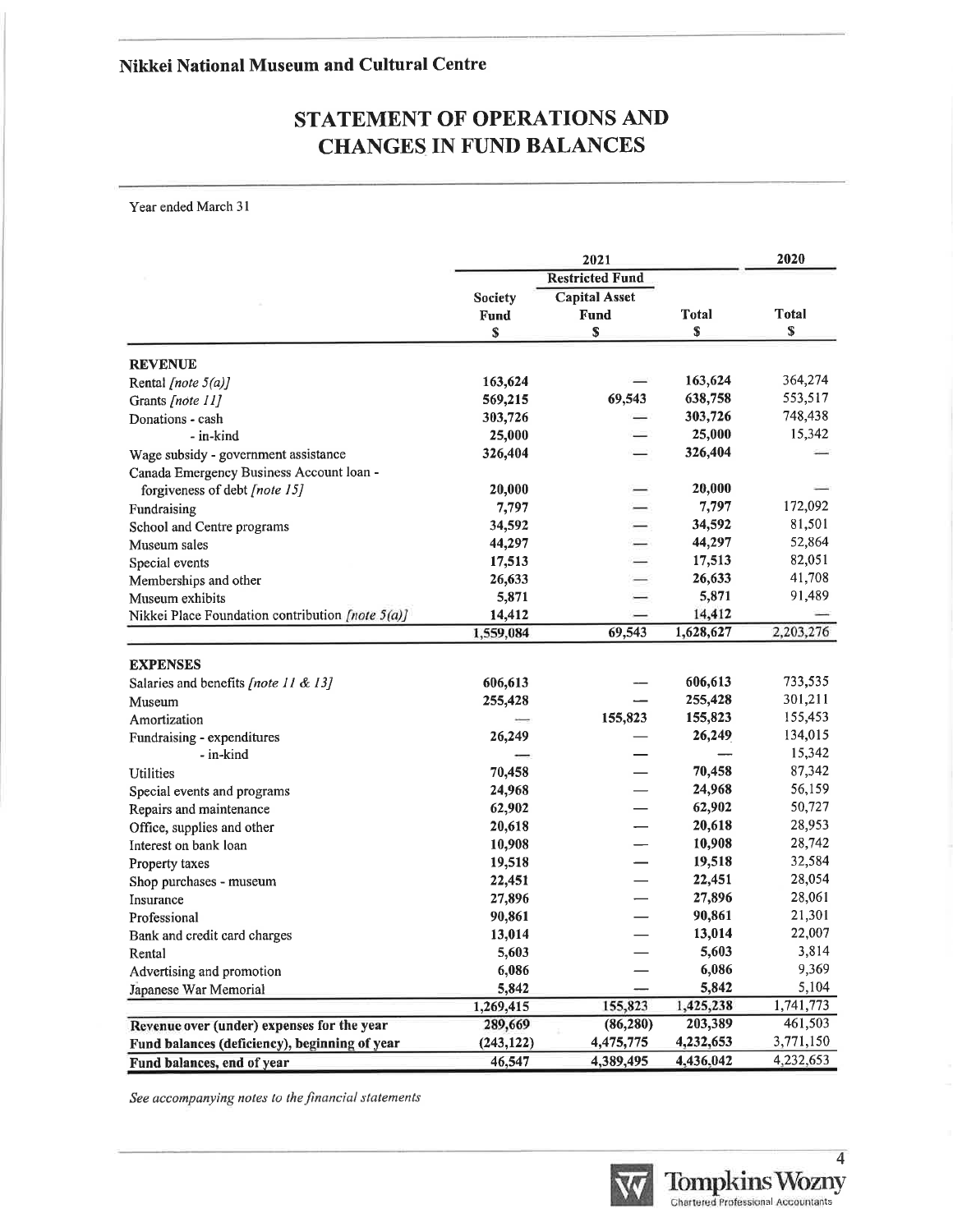## STATEMENT OF CASH FLOWS

Year ended March 3l

|                                                 |                  | 2021                   |              | 2020         |
|-------------------------------------------------|------------------|------------------------|--------------|--------------|
|                                                 |                  | <b>Restricted Fund</b> |              |              |
|                                                 | <b>Society</b>   | <b>Capital Asset</b>   |              |              |
|                                                 | Fund             | <b>Fund</b>            | <b>Total</b> | <b>Total</b> |
|                                                 | $\boldsymbol{s}$ | \$                     | \$           | \$           |
| <b>OPERATING ACTIVITIES</b>                     |                  |                        |              |              |
| Revenue over (under) expenses for the year      | 289,669          | (86, 280)              | 203,389      | 461,503      |
| Items not affecting cash                        |                  |                        |              |              |
| Amortization of capital assets                  |                  | 155,823                | 155,823      | 155,453      |
| Changes in non-cash working capital items       |                  |                        |              |              |
| Accounts receivable                             | (178, 382)       |                        | (178, 382)   | 15,030       |
| Inventory                                       | 4,191            |                        | 4,191        | 80           |
| Prepaid expenses                                | 6,116            |                        | 6,116        | (215)        |
| Accounts payable and accruals                   | 10,780           |                        | 10,780       | 11,803       |
| Deferred revenue                                | 25,089           |                        | 25,089       | 52,995       |
| Deferred contributions                          | 10,000           |                        | 10,000       | 158,576      |
| Cash provided by operating activities           | 167,463          | 69,543                 | 237,006      | 855,225      |
| <b>INVESTING ACTIVITIES</b>                     |                  |                        |              |              |
| Acquisition of capital and intangible assets    |                  | (59, 576)              | (59, 576)    | (588,061)    |
| Purchase of investments                         | (13, 491)        |                        | (13, 491)    | (161, 072)   |
| Advance from (to) Nikkei Place                  |                  |                        |              |              |
| Foundation (net)                                | (24, 342)        |                        | (24, 342)    | 139,969      |
| Cash used in investing activities               | (37, 833)        | (59, 576)              | (97, 409)    | (609, 164)   |
| <b>FINANCING ACTIVITIES</b>                     |                  |                        |              |              |
| Repayment of bank loan                          | (15, 424)        |                        | (15, 424)    | (423, 204)   |
| Proceeds from Canada Emergency Business         |                  |                        |              |              |
| Account loan                                    | 60,000           |                        | 60,000       |              |
| Canada Emergency Business Account Loan -        |                  |                        |              |              |
| forgiveness of debt                             | (20,000)         |                        | (20,000)     |              |
| Change in interfund balances                    | 9,967            | (9,967)                |              |              |
| Cash provided by (used in) financing activities | 34,543           | (9,967)                | 24,576       | (423, 204)   |
| Increase (decrease) in cash for the year        | 164,173          |                        | 164,173      | (177, 143)   |
| Cash, beginning of year                         | 391,633          |                        | 391,633      | 568,776      |
| Cash, end of year                               | 555,806          |                        | 555,806      | 391,633      |

See accompanying notes to the financial statements

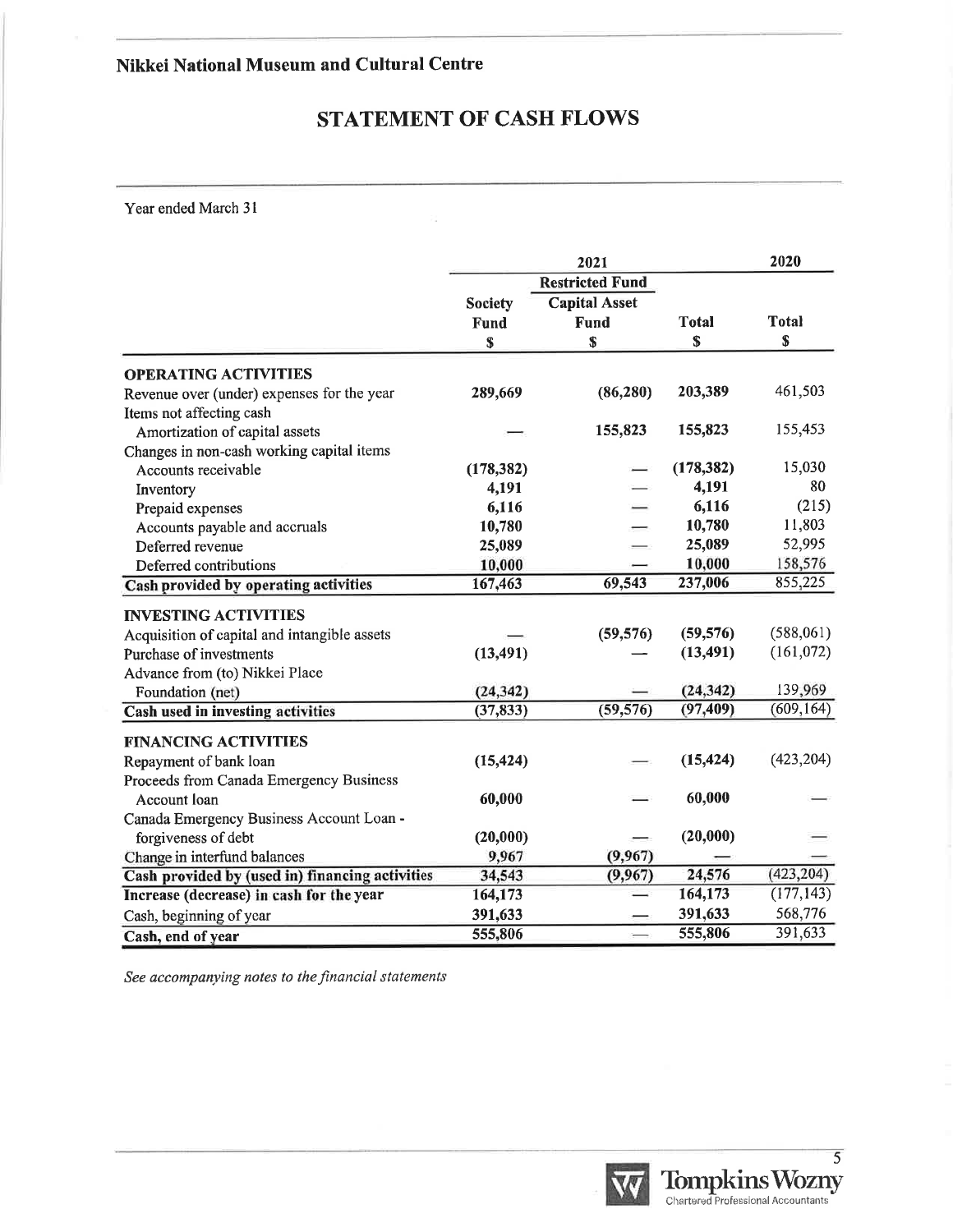March 31,2021

#### 1. NATURE OF OPERATIONS

The Society was incorporated pursuant to the British Columbia Societies Act on September 16,1975. On April 19, 1995, the Japanese Canadian Cultural Society changed its name to the National Nikkei Heritage Centre Society. The Society constructed the cultural and community centre portion of Nikkei Place. On December 4,2002, the National Nikkei Heritage Centre Society changed its name to the National Nikkei Museum and Heritage Centre, and on May 31, 2003 the Society merged with the Japanese Canadian National Museum ("JCNM"). Pursuant to the agreement, the members of the JCNM became members of the Society and the Constitution of the Society was amended to incorporate the purposes of the JCNM. On July 12,2012, the Society changed its name to the Nikkei National Museum and Cultural Centre. The Society's Constitution currently includes as its mandate to promote and work with other organizations for:

(i) a better understanding and appreciation of Japanese Canadian culture;

(ii) an awareness of the contribution of Japanese Canadians to Canadian society; and

(iii) closer relations between Canada and Japan.

### 2. SIGNIFICANT ACCOUNTING POLICIES

These financial statements were prepared in accordance with Canadian accounting standards for not-for. profit organizations and include the following significant accounting policies:

#### Use of Estimates

The preparation of financial statements in conformity with Canadian accounting standards for not-forprofit organizations requires management to make estimates and assumptions that affect the reported amounts of assets and liabilities and disclosure of contingent assets and liabilities at the date of the financial statements and the amounts of revenues and expenses reported during the year. Significant areas requiring the use of management estimates relate to the determination of net recoverable value of assets, in particular as it relates to useful lives of capital assets and the determination of the deferred portion of grants received. Actual results could differ from these estimates.

### Fund Accounting

The Society Fund accounts for current operations and programs as well as the Society's general operations. Unrestricted contributions (donations and grants) and restricted contributions to be used for operations are reported in this fund.

The Capital Asset Fund accounts for the unamortized cost of capital assets, intangible assets and any inter fund debt. Restricted contributions received for capital assets and intangible assets are reported as revenue in this fund.

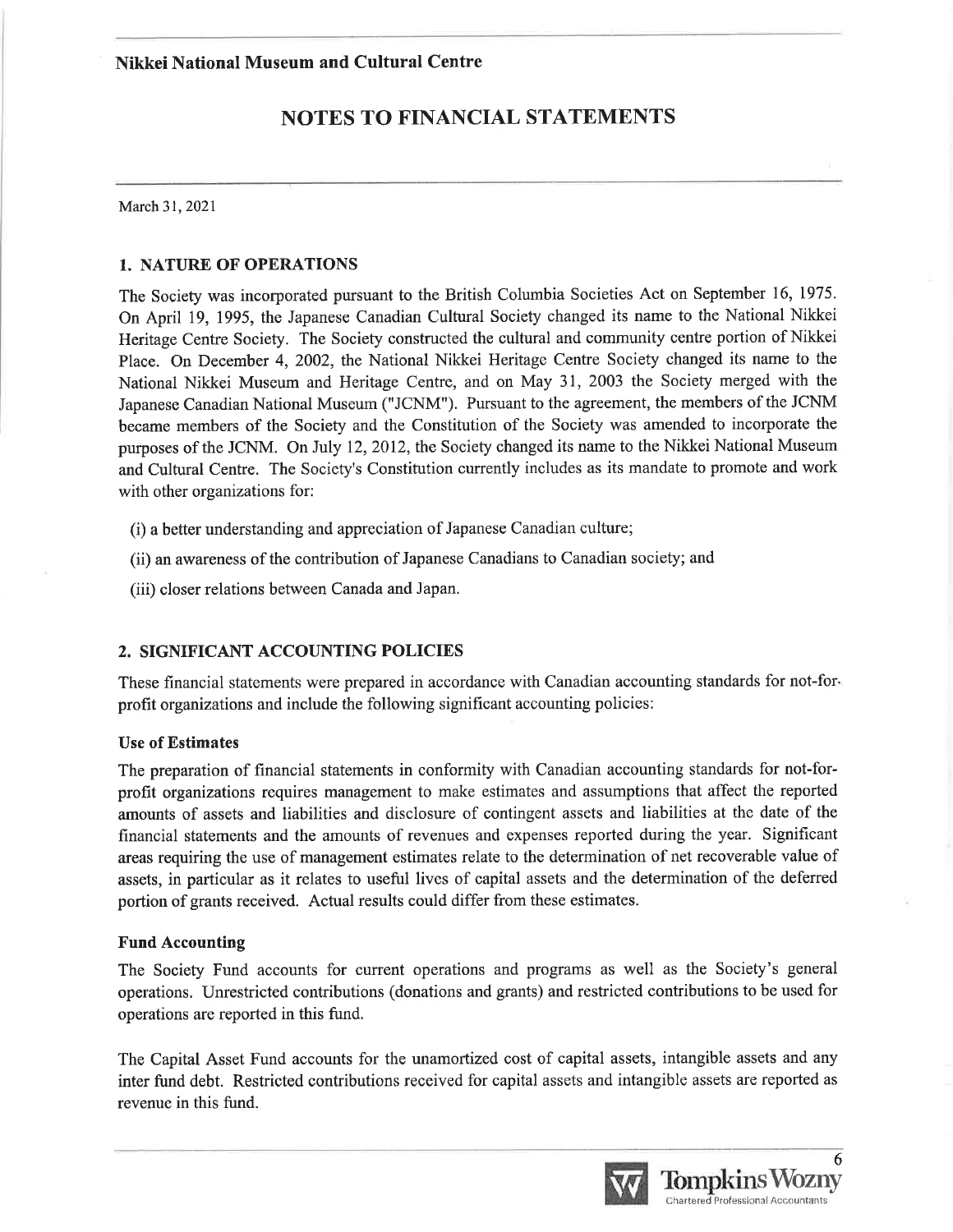March 31,2021

#### 2. STGNTFICANT ACCOUNTING POLICIES (CONT'D)

#### Revenue Recognition

The Society follows the restricted fund method for the Capital Asset Fund whereby externally restricted contributions (grants and donations) are recognized in the respective fund corresponding to the purpose for which they were contributed and received

Unrestricted contributions are recognized as revenue in the Society Fund, which follows the deferral method.

Restricted contributions related to the Society Fund are recorded as revenue of the fund in the year the related expenses are incurred.

Unrestricted donations are recorded as revenue at the time the donations are received. Restricted donations received by the Society Fund are deferred and recognized as revenue when the related expense is incurred.

Donations in kind are recorded as revenue at the time the donations are received and are recorded at fair value, if independent evidence is available to support the fair value.

Revenue from sales is recognized when the title to the goods is transferred to the customer which generally coincides with the receipt of payment. Revenue from rentals is recognized over the applicable rental period and other revenue is recognized when the related service is performed.

Canadian Emergency Wage Subsidies are recognized as income when the Association meets the conditions of the program and when the Association is reasonably assured of collection of the respective claims.

#### Contributed Services

Volunteers contribute their time to assist the Society in carrying out its service delivery activities' Because of the difficulty of determining their fair value, contributed services are not recognized in the financial statements.

#### Measurement of Financial Instruments

The Society initially measures its financial assets and financial liabilities at fair value except for certain non-arm's length transactions.

The Society subsequently measures all its financial assets and financial liabilities at amortized cost.

Financial assets measured at amortized cost include cash, money market funds, investment in shares, accounts receivable and due from Nikkei Place Foundation.

Financial liabilities measured at amortized cost includes bank loan, Canada Emergency Business Account loan, accounts payable, and amounts due to Nikkei Place Foundation.



7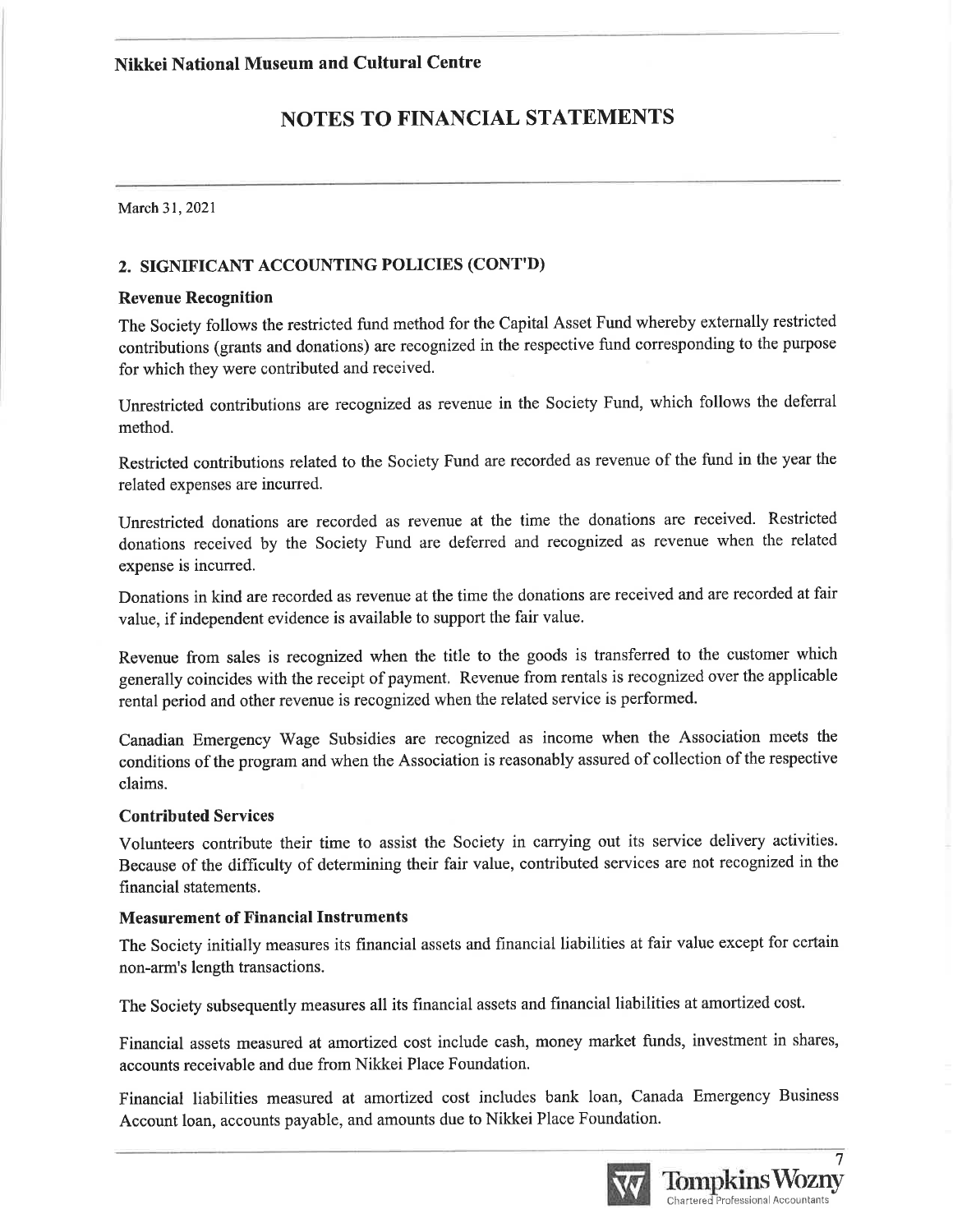March 31,2021

### 2. SIGNIFICANT ACCOUNTING POLICIES (CONT'D)

Financial assets measured at amortized cost are tested for impairment when there are indicators of impairment. The amount of the write-down is recognized in net income. The previously recognized impairment loss may be reversed to the extent of the improvement, directly or by adjusting the allowance account, provided it is no greater than the amount that would have been reported at the date of the reversal had the impairment not been recognized previously. The amount of the reversal is recognized in net income.

#### Inventory

Inventory is valued at the lower of cost and net realized value as determined by management. Cost includes direct purchase price and is determined by specific identification.

#### Property and Equipment

Property and equipment is recorded at cost.

Contributed property and equipment is recorded at fair value, if independent evidence is available to support the fair value.

Amortization of the Society's property and equipment is provided on the declining-balance basis. The rate is 4% for the cultural community centre and parking garage and 20% for equipment and furniture. The artwork and paintings are not amortized. The value of the artwork and paintings is assessed on an annual basis to determine if any write-down is required. Amortization expense is reported in the Capital Asset Fund.

No amortization is recorded on property and equipment until the year the asset is available for use.

#### Collections

Collections are recorded at a nominal value of \$1.

The Nikkei National Museum is home to the largest community-driven repository of Japanese Canadian history in Canada. By acquiring, preserving, and making accessible archival records and personal belongings related to Japanese Canadian heritage, we offer an important resource for all communities to learn about Japanese Canadians' place in our country's history. Preserved within our archives storage vault are over 41,000 photographs and digital images, 38 metres of textual records, 650+ oral history records, 156 film reels, and over 2600 artworks and objects that were once the personal belongings of individuals and organizations in our community. We are governed by our NNM Collections Policy and the NNM Loans Policy; we carry out work procedures in accordance with the NNM Collection Management Practices and Procedures which includes but not limited to acquisition, rejections, deaccessions, appraisal, arrangement and description, digitization, preservation and conservation, repatriation, and access; and we support the codes of ethics of the Intemational Council of Museums, Association of Canadian Archivists, Canadian Conservation Institute, and the Canadian Museums Association.

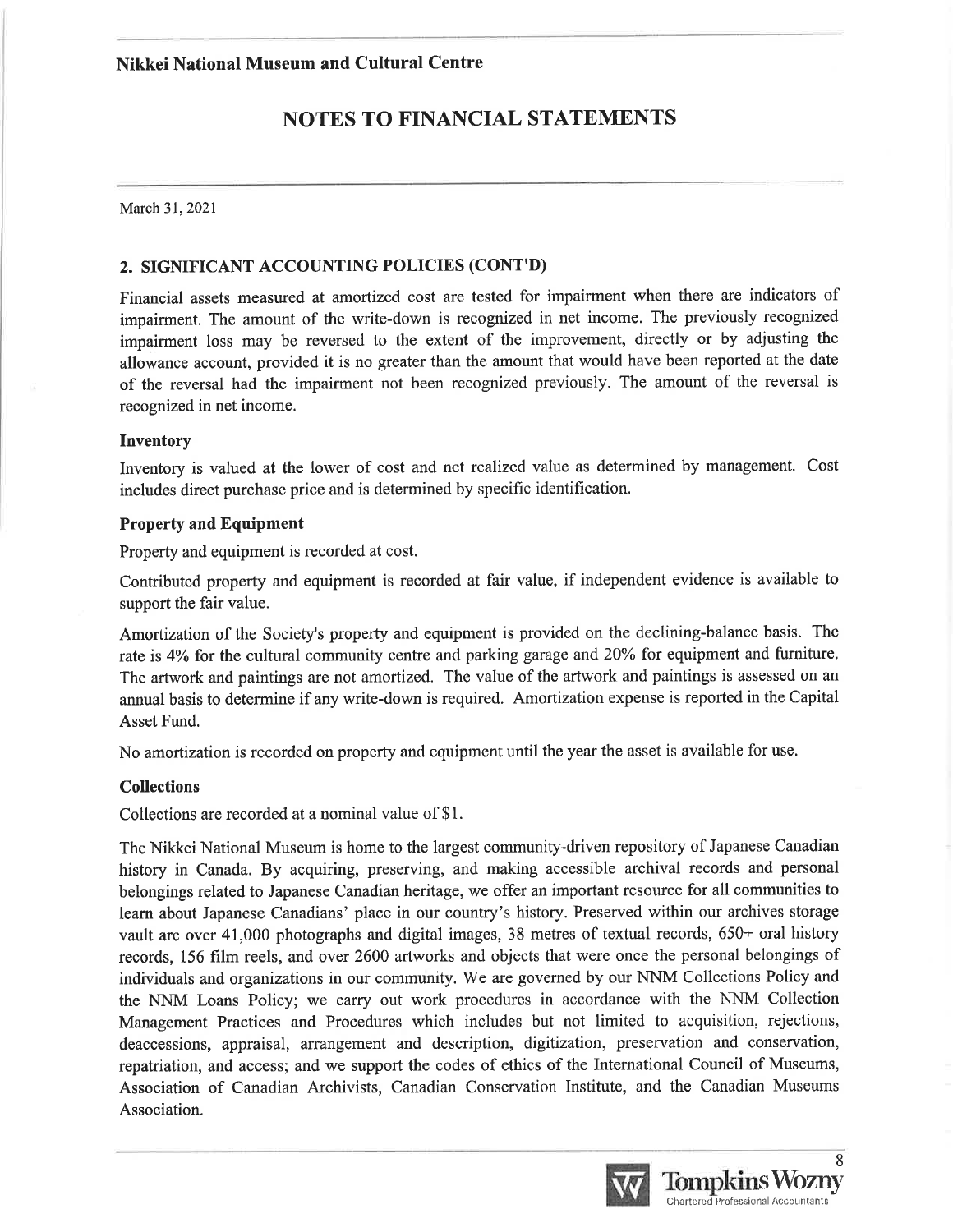March 31,2021

#### 3. INVESTMENTS. REPAIRS & MAINTENANCE FUND

The Repairs & Maintenance Fund includes the following investments: GIC's of \$Nil 12020 - \$24,856], money market funds of  $$173,551$  [2020 - \$136,216] and shares of  $$1,012$  [2020 - \$Nil].

#### 4. ACCOUNTS RECEIVABLE

|                               | 2021    | 2020          |
|-------------------------------|---------|---------------|
|                               |         |               |
| Operating                     | 137,341 | 2,221         |
| Canada Emergency Wage Subsidy | 44,758  | The County of |
| Government remittances - GST  | 633     | 2,129         |
|                               | 182,732 |               |

#### 5. RELATED PARTY TRANSACTIONS

The Society and the Nikkei Place Foundation ("Foundation") have certain directors in common.

#### a) Nikkei Place Foundation

The Foundation was incorporated in 2002 pursuant to the Societies Act of British Columbia and provides fundraising for the Society.

As at March 31, 2021, the Society has a receivable from the Foundation in the amount of \$20,901 [2020]  $-$  \$9,355].

As at March 31, 2021, the Society has a payable to the Foundation in the amount of \$1,755 [2020 -\$14,551]. The payable is non-interest bearing and is unsecured.

Rental revenue includes \$6,000 [2020 - \$6,000] charged to the Foundation.

Fundraising expenses includes \$21,722 [2020 - \$19,885] paid to the Foundation.

The Foundation made a contribution in the amount of \$14,412 [2020 - \$Nil] to the Society.

#### b) Donation Revenue

For the year ended March 3L,2021, the Society received donations from the board of directors in the amount of \$25,896 12020 - \$33,2441. Of these donations, \$Nil [2020 - \$2,585] of in-kind donations were received.

The above amounts were incurred in the normal course of business and are measured at the exchange amount, which is the amount of the consideration established and agreed to by the parties.

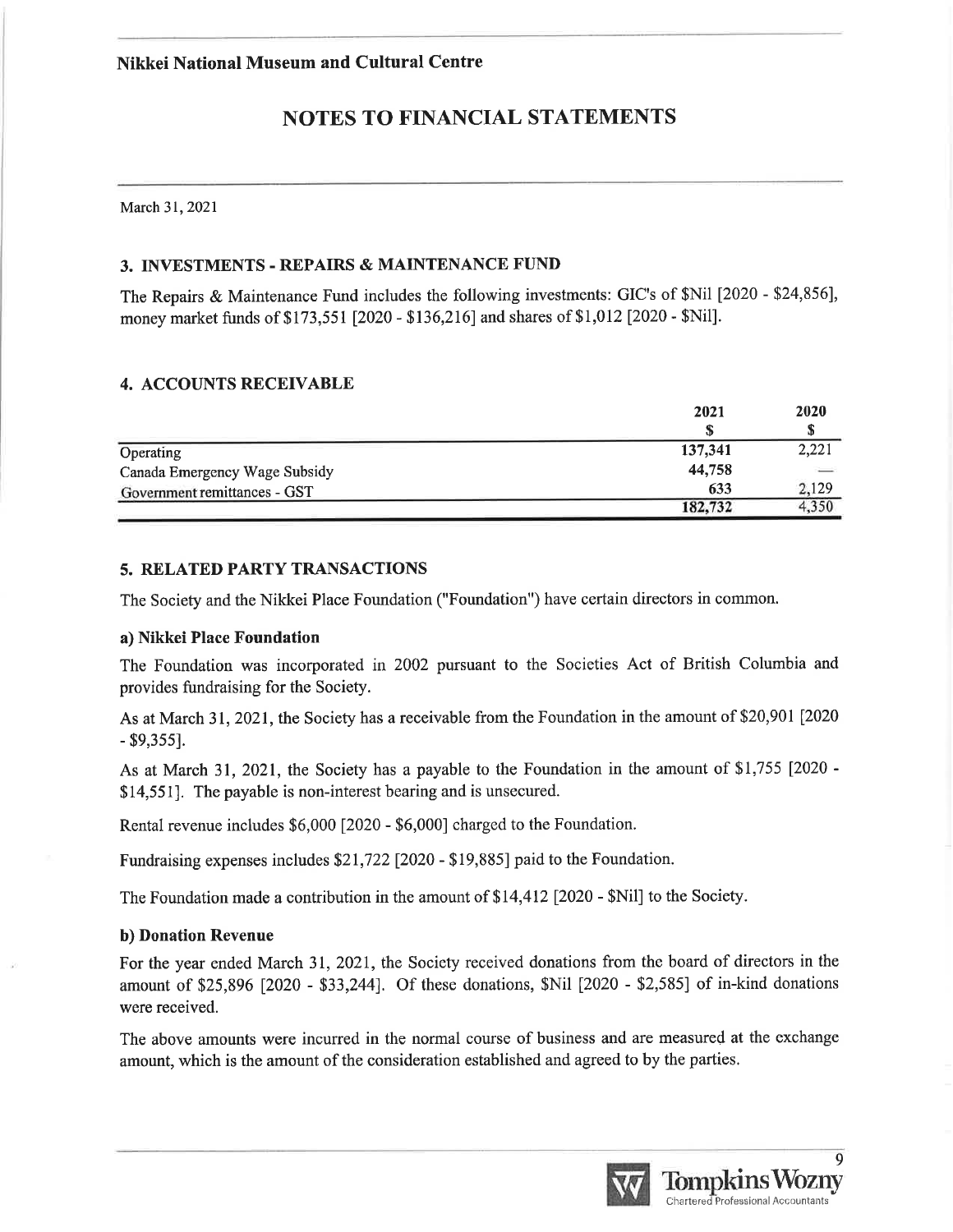March 31,2021

#### 6. CAPITAL ASSETS

#### i) Property and Equipment

|                                  | Accumulated |              |            |
|----------------------------------|-------------|--------------|------------|
|                                  | Cost        | amortization | <b>Net</b> |
|                                  | \$          | S            | S          |
| 2021                             |             |              |            |
| Land                             | 740,000     |              | 740,000    |
| <b>Cultural Community Centre</b> | 5,705,157   | 2,439,218    | 3,265,939  |
| Parking garage                   | 220,000     | 113,371      | 106,629    |
| Equipment and furniture          | 578,521     | 517,620      | 60,901     |
| Artwork and paintings            | 54,175      |              | 54,175     |
|                                  | 7,297,853   | 3,070,209    | 4,227,644  |
| 2020                             |             |              |            |
| Land                             | 740,000     |              | 740,000    |
| <b>Cultural Community Centre</b> | 5,705,157   | 2,303,137    | 3,402,020  |
| Parking garage                   | 220,000     | 108,928      | 111,072    |
| Equipment and furniture          | 570,708     | 502,321      | 68,387     |
| Artwork and paintings            | 54,175      |              | 54,175     |
|                                  | 7,290,040   | 2,914,386    | 4,375,654  |

The Society's land, cultural centre and parking garage is pledged as collateral for the Society's bank loan [note 7J.

The Nikkei Seniors Health Care and Housing Society (the "Housing Society"), formerly the Japanese Canadian Society of Greater Vancouver for Senior Citizens Housing, has transferred in past years, for legal purposes, its allocated property to the Society and is curently leasing the property for 60 years for \$10. At the end of the lease, the lessee has the option to purchase the land for \$10. This property has not been recorded in these financial statements as the benefit and use of property remain with the transferor.

The Housing Society is responsible for operating expenses, such as property taxes and common area maintenance, relating to their share of the property.

#### ii) Intangible Asset - Virtual Museum Website

As at March 31,2021, the Society had completed the development of a virfual museum website and had incurred \$161,694 in costs [2020 - \$109,931]. Amortization will commence in the 2022 year on a straight-line basis over 10 years.

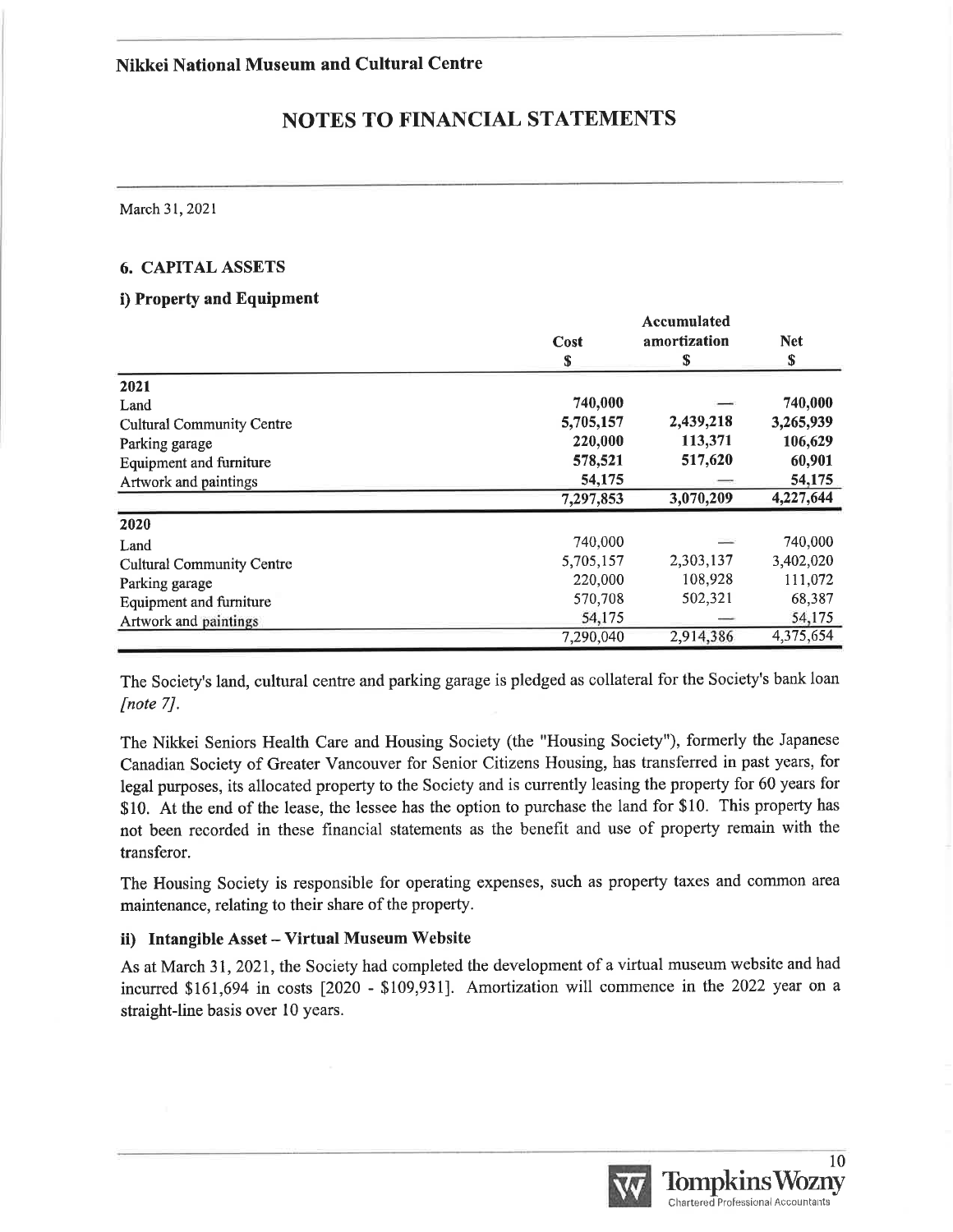March 31,2021

#### 7. BANKLOAN

The Society has a non-revolving credit facility in the amount of \$723,333 at the Toronto Dominion Bank. As at March 31, 2021, the balance was \$256,172 [2020 - \$271,596].

|                                                                                | 2021      | 2020      |
|--------------------------------------------------------------------------------|-----------|-----------|
|                                                                                |           |           |
| Repayable in monthly blended payments of \$1,972, including interest at 3.17%, |           |           |
| renewable November 2024.                                                       | 256,172   | 271,596   |
| Less: current portion                                                          | (15, 823) | (13, 421) |
|                                                                                | 240,349   | 258,175   |

The bank loan is supported by a security agreement covering a continuing collateral mortgage in the amount of \$1,000,000 representing a first charge on the Society's land and Cultural Community Centre [note 6]. A general assignment of rents and an assignment of fire insurance to the Toronto Dominion Bank in the amount of \$9,500,000 as First Loss Payee is also pledged as collateral for the loan.

Principal payments due on the mortgage payable in the next five years are estimated as follows:

| 2022                | 15,823  |
|---------------------|---------|
| 2023                | 16,329  |
| 2024                | 16,851  |
| 2025                | 17,389  |
| 2026 and thereafter | 189,780 |
|                     | 256,172 |

#### 8. ACCOUNTS PAYABLE AND ACCRUALS

|                                      | 2020    | 2019<br>Φ |
|--------------------------------------|---------|-----------|
|                                      |         |           |
| Operating                            | 119,646 | 108,963   |
| Wages payable                        | 7,884   | 7,881     |
| Government remittances - WorkSafe BC | 704     | 975       |
| - PST                                | 691     | 326       |
|                                      | 128,925 | 118,145   |

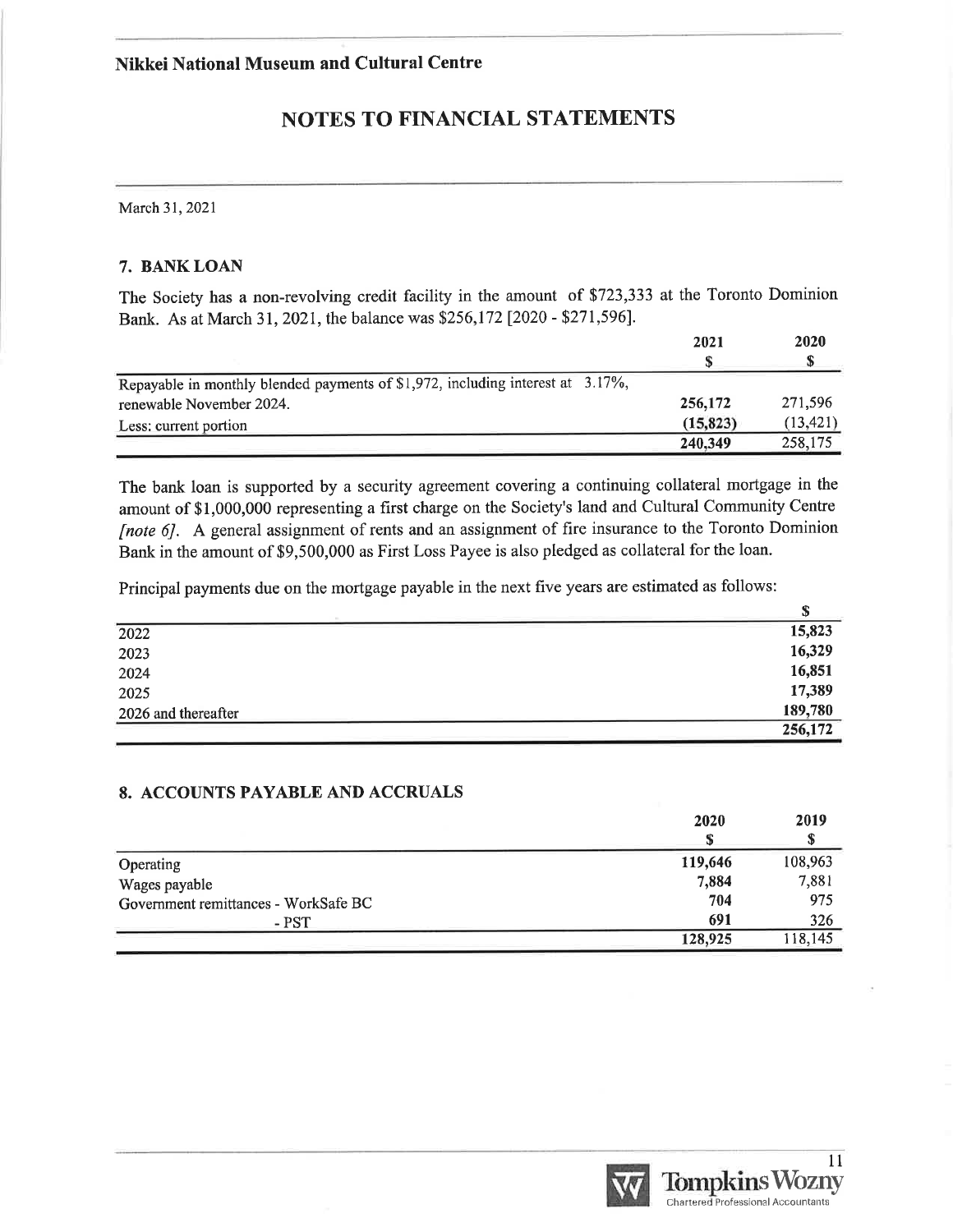March 31,2021

#### 9. ENDOWMENT FUNDS

#### i) Nikkei Place Endowment Fund

The Nikkei Place Endowment Fund was established for the purpose of supporting the development of programs and for support of the operating costs of the Society. The Society has set up the Endowment Fund with the Vancouver Foundation, the capital balance of the endowment fund is \$17,125 12020 - \$17,1251 and market value of \$20 ,861 12020 - \$17,5451. The contributions to the Vancouver Foundation will not be returned to the Society. The Society is entitled to the interest earned which is paid annually to the Society.

#### ii) Restricted Endowment Fund - Nikkei Place Foundation

ln December 2017, a Restricted Endowment Fund was established by the Nikkei Place Foundation ("NPF") in the amount of \$100,000 for the benefit of the Society with the income earned on this amount to be paid to the Society on an annual basis.

#### iii) Restricted Endowment Fund - Private

In June 2018, a Restricted Endowment Fund was established by the NPF in the amount of \$253,035, for the benefit of the Society with the income eamed on this amount to be paid to the Society on an annual basis.

As at March 31, 2021, the Society had a receivable of \$17,893 [2020 - \$9,355] from income related to pooled funds of the Endowment funds.

#### 10. DEFERRED DONATIONS

Deferred donations consist of \$15,634 [2020 - \$16,196] designated for the "They Went to War" Campaign which will help preserve the Japanese Canadian War Memorial cenotaph at Stanley Park, \$6,215 12020 - \$6,2151 designated for a signage project, and \$16,394 [2020 - \$16,394] designated for the Steveston Memorial project.

|                            | 2021                     | 2020      |
|----------------------------|--------------------------|-----------|
|                            |                          |           |
| Balance, beginning of year | 38,805                   | 48,187    |
| Contributions in the year  | $\overline{\phantom{a}}$ | 7,356     |
| Recognized in the year     | (562)                    | (16, 738) |
| Balance, end of year       | 38,243                   | 38,805    |

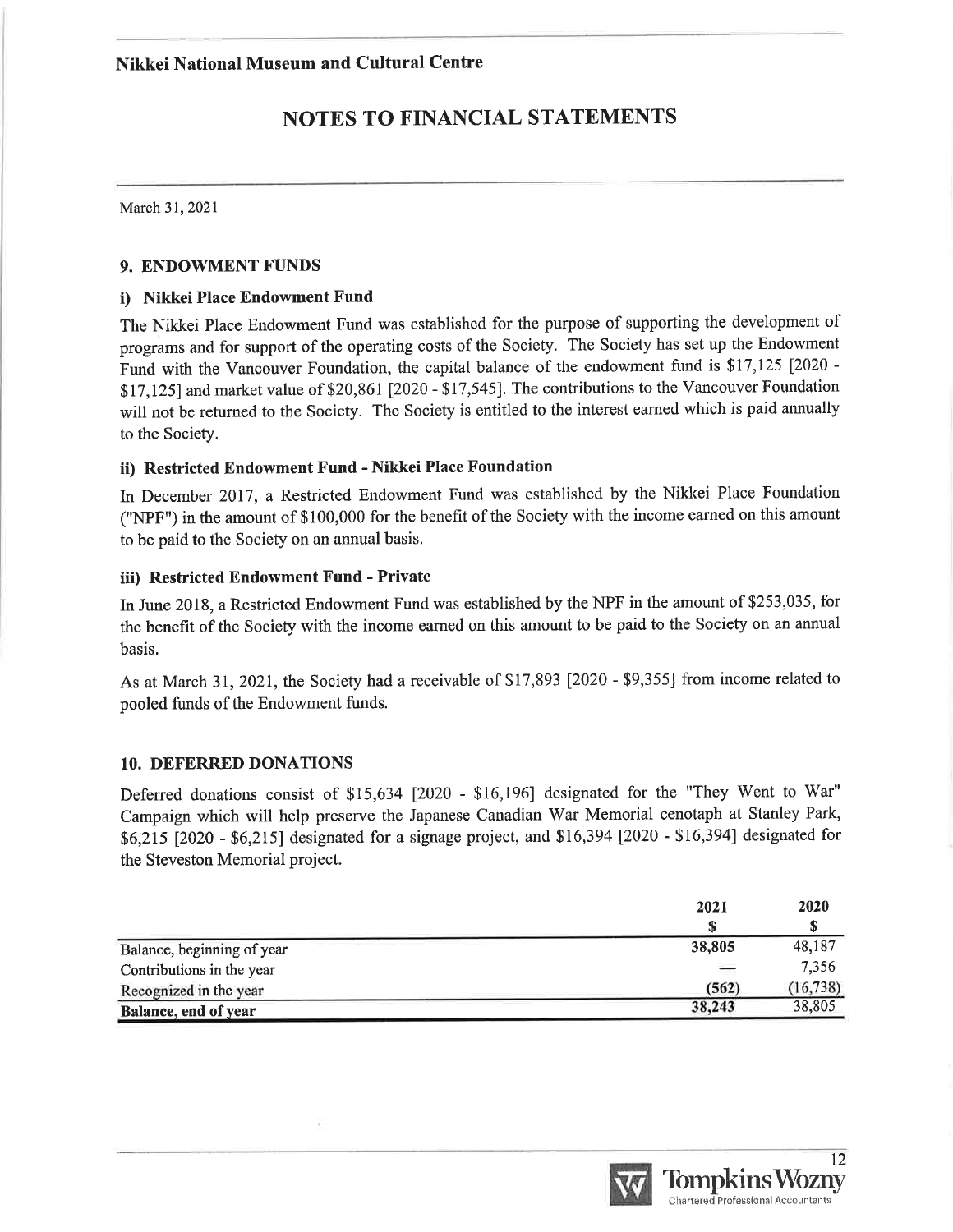$\frac{1}{2}$ 

March 31,2021

#### 11. GRANTS REVENUE

Grant revenue includes the following:

|                                                                    | 2021      | 2020       |
|--------------------------------------------------------------------|-----------|------------|
|                                                                    | \$        | \$         |
| University of Victoria - SSHRC                                     | 75,570    | 42,557     |
| Canadian Heritage - MAP                                            | 161,729   | 124,258    |
| Library & Archives Canada - DHCP                                   | 6,816     | 76,554     |
| Province of BC - Arts Council                                      | 47,191    | 39,101     |
| Province of BC - Community Gaming (a)                              | 50,000    | 50,000     |
| Canadian Heritage - Canada Cultural Spaces Fund                    |           | 50,000     |
| Canadian Heritage - COVID-19 MAP and BCAH                          | 105,100   |            |
| Canadian Heritage - Official Languages Program                     | 3,000     |            |
| Canadian Museum of History - Digital Museums of Canada             | 56,614    | 50,000     |
| Canadian Museums Association - Young Canada Works                  | 17,156    | 15,187     |
| Canadian Heritage - Building Communities through Arts and Heritage | 20,500    | 32,100     |
| Province of BC - BC Arts Council Early Career Development          | 9,493     | 30,546     |
| City of Burnaby                                                    |           | 15,000     |
| <b>UBC</b> - Irving Barber Foundation                              | 12,322    | 11,410     |
| Canadian Heritage - Canada Summer Job                              | 8,772     | 8,661      |
| Metro Vancouver 2019 Regional Cultural Grant                       | 1,495     | 3,505      |
| Vancouver Foundation                                               | 50,000    | 2,738      |
| Vancouver Heritage Foundation                                      | 1,250     |            |
| B.C. Museum Association                                            | 1,250     | 700        |
| Metro Vancouver 2020 Regional Cultural Grant                       | 3,000     |            |
| National Association of Japanese Canadians                         | 2,500     |            |
| Veteran Affairs Canada                                             | 5,000     | 1,200      |
|                                                                    | 638,758   | 553,517    |
| Grants monies used for capital and intangible purchases            | (69, 543) | (108, 682) |
|                                                                    | 569,215   | 444,835    |

Grant monies used for funding salaries and wages \$175,676 [2020 - \$171,264].

(a) Cash includes \$780 [2020 - \$467] of gaming funds received from the Province of B.C. The balance is held in a separate bank account.

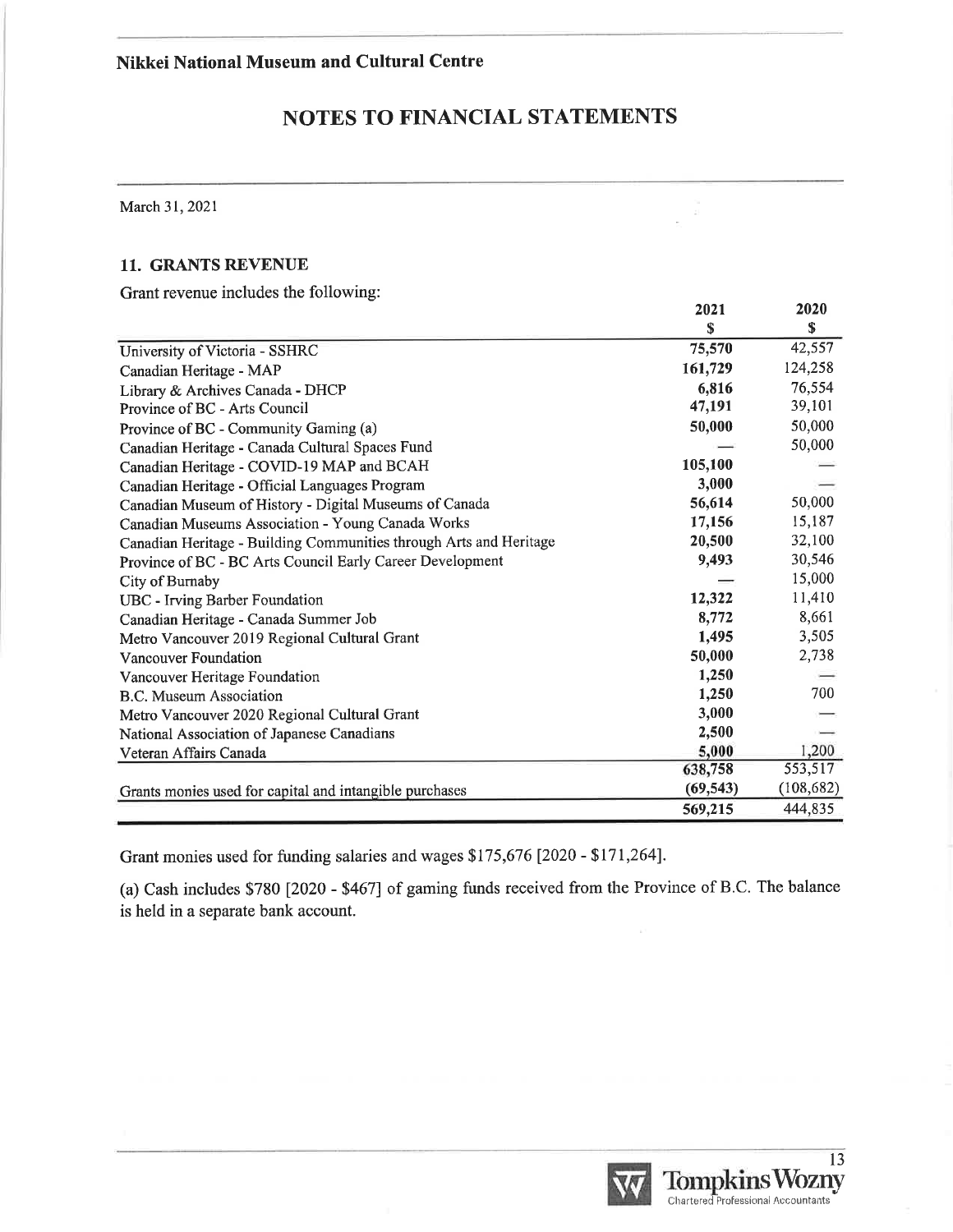March 31,2021

### 12. DEFERRED CONTRIBTUIONS. REPAIRS & MAINTENANCE FUND

Prior to 2020, the Society earned investment income from the Foundation's Repairs & Maintenance Fund. In 2020, the Foundation gifted the assets in the Fund to the Society in the amount of \$104,246. In addition, the Society received other contributions. The fund is restricted for use on the repair and maintenance of the Society's building.

|                            | 2021            | 2020    |
|----------------------------|-----------------|---------|
|                            |                 |         |
| Balance, beginning of year | 158,576         |         |
| Foundation contributions   | <b>Contract</b> | 104,246 |
| Other contributions        | 10.000          | 54,330  |
| Balance, end of year       | 168,576         | 158,576 |

### 13. DISCLOSURE OF REMUNERATION

Pursuant to the British Columbia Societies Act, the Society is required to disclose wages and benefits paid to employees and contractors when amounts paid are \$75,000 or more during the fiscal year.

During the year, no employees [2020 - Nil] earned over \$75,000.

### 14. FINANCIAL INSTRUMENTS

The Society is exposed to various risks through its financial instruments. The following analysis presents the Society's exposures to significant risk as at March 3I,2021:

### Credit Risk

The Society is exposed to credit risk with respect to its cash, money market fund, investment in shares, due from Nikkei Place Foundation and accounts receivable. The Society assesses, on a continuous basis, accounts receivable on the basis of amounts it is virtually certain to receive based on their net rcalizable value. Cash is held by a Canadian chartered bank.

### Liquidity Risk

Liquidity risk is the risk of being unable to meet cash requirements or fund obligations as they become due. It stems from the possibility of a delay in realizing the fair value of financial instruments.

The Society manages its liquidity risk by constantly monitoring forecasted and actual cash flows and financial liability maturities, and by holding assets that can be readily converted into cash,